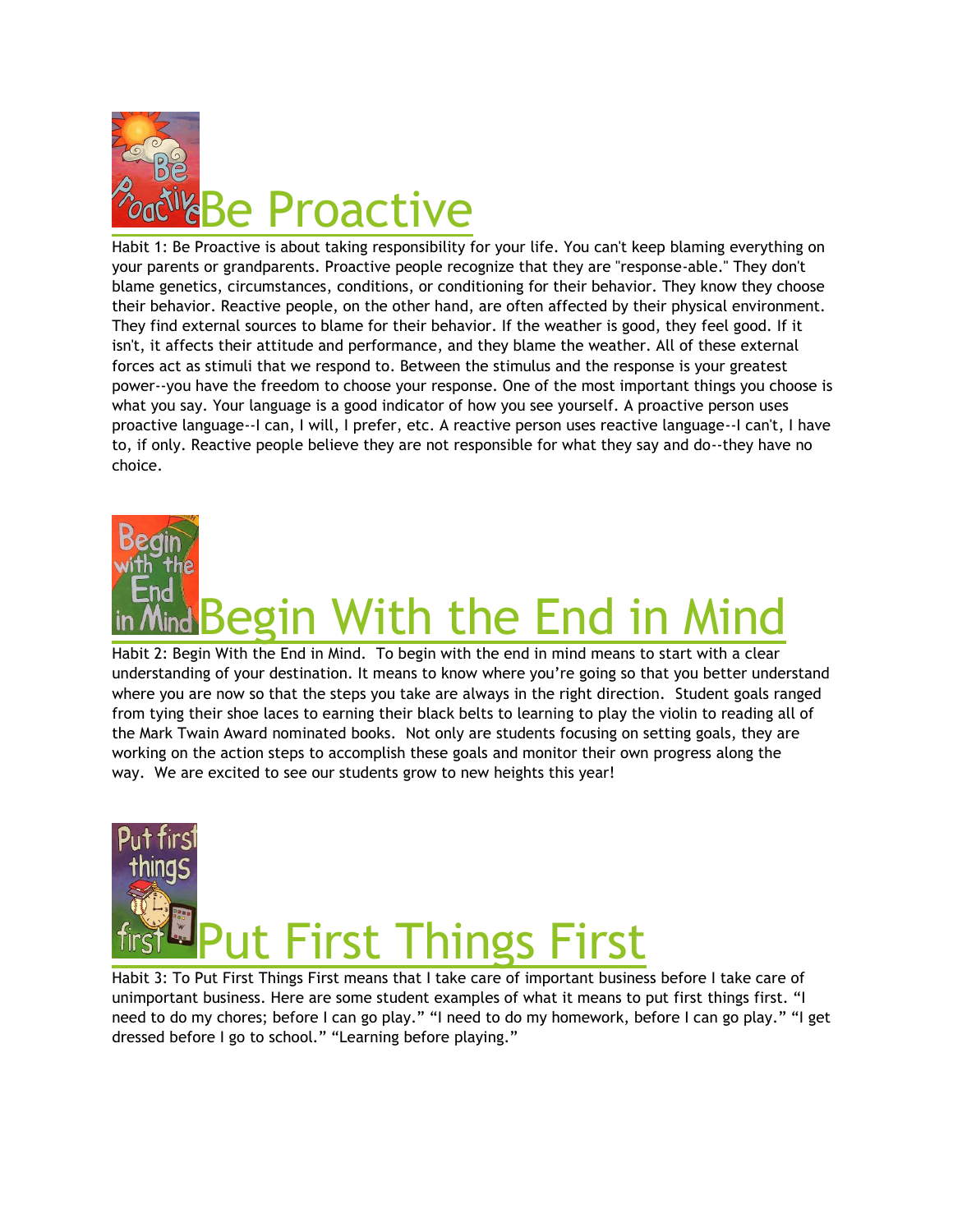

Habit 4: Think Win-Win isn't about being nice, nor is it a quick-fix technique. It is a character-based code for human interaction and collaboration. Many people think in terms of either/or: either you're nice or you're tough. Win-win requires that you be both. It is a balancing act between courage and consideration. To go for win-win, you not only have to be empathic, but you also have to be confident. You not only have to be considerate and sensitive, you also have to be brave. To do that--to achieve that balance between courage and consideration--is the essence of real maturity and is fundamental to win-win.

## nen **Seek First to Understand;** nen to be Understood

Habit 5: Seek first to understand; then to be understood. So many times we only hear half of what someone is saying. We don't take time to listen to the full story before we make our conclusion. Students and staff have been working on becoming better leaders by fulling listening to what someone else is saying before responding and also having enough courage to share their thoughts or ideas in a respectful way.



Habit 6: Synergize. Many times we think of synergize as just working together as a team, but it does not only mean to work together it also means to value each other and the strengths that each person brings to the team.